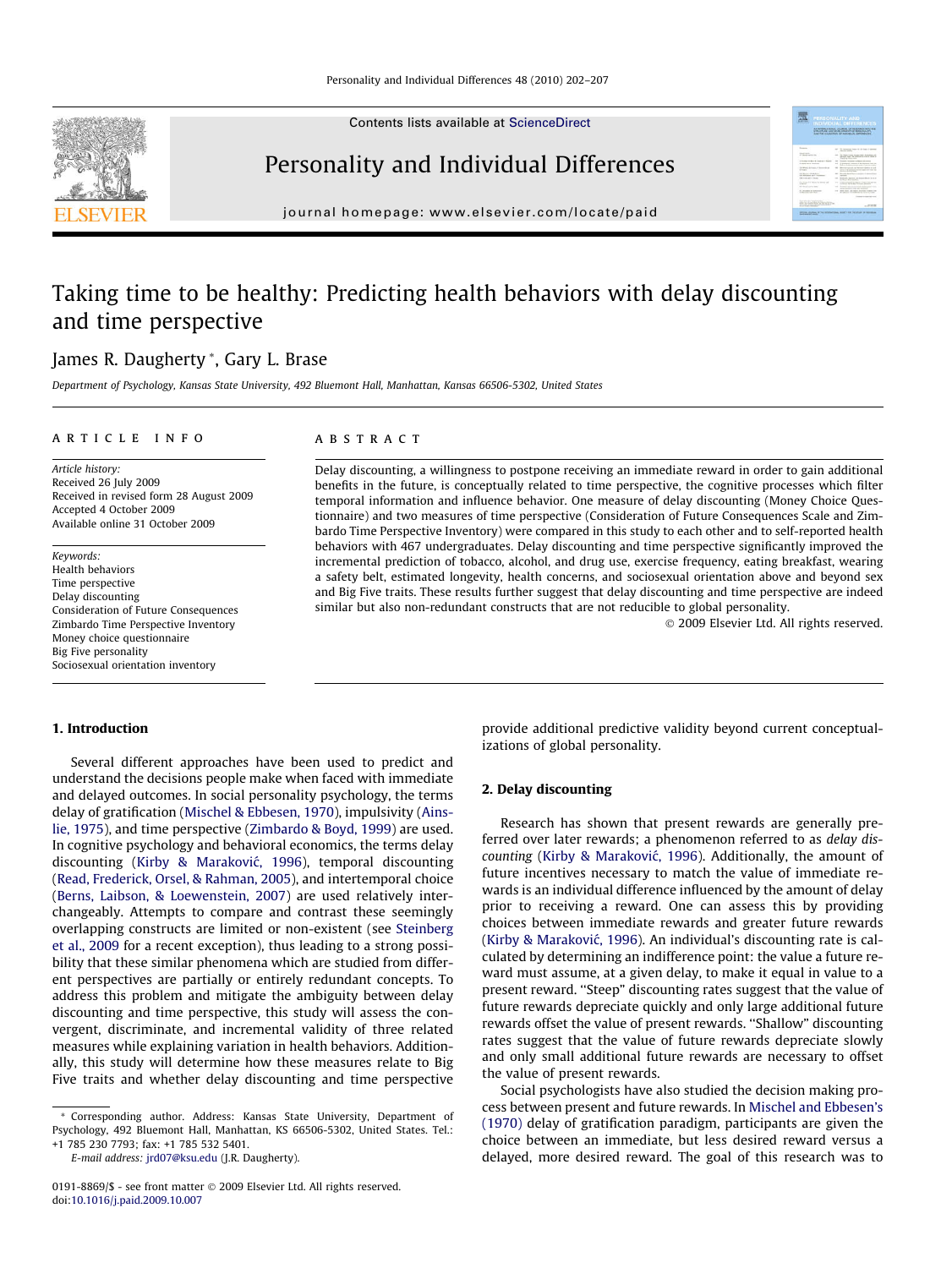explore how situational factors influence ego- or self-control, but extensions of this research have also demonstrated that personality and individual differences are important determinants of delaying gratification ([Bembenutty, 2009; Funder, Block, & Block, 1983\)](#page--1-0). Because the delay of gratification paradigm is highly sensitive to situational manipulations (e.g., [Mischel, Ebbesen, & Zeiss, 1972\)](#page--1-0), it alone is a less than optimal predictor of behavior and general tendencies ([Bem & Funder, 1978\)](#page--1-0).

#### 3. Time perspective

Due to the limitations of measuring delay of gratification, attempts have been made to measure personality and individual differences that influence choices between the present and future ([Ray & Najman, 1986](#page--1-0)). Two self-report measures related to delay of gratification and delay discounting are the Consideration of Future Consequences Scale (CFCS), which measures the degree to which individuals contemplate the immediate and future consequences of their behaviors [\(Strathman, Gleicher, Boninger, & Ed](#page--1-0)[wards, 1994\)](#page--1-0) and the Zimbardo Time Perspective Inventory (ZTPI) which measures the degree to which temporal information about the present and future influences behavior [\(Zimbardo &](#page--1-0) [Boyd, 1999](#page--1-0)). Both the CFCS and ZTPI assess time perspective, or the cognitive processes which filter temporal information and influence behavior [\(Keough, Zimbardo, & Boyd, 1999\)](#page--1-0), but from different theoretical perspectives. The CFCS measures time perspective on a single continuum between present- and futuremindedness. The ZTPI measures time perspective with two present-mindedness scales and one future-mindedness scale (these scales are moderately correlated with each other). Although previous research has found that the CFCS and ZTPI scales share moderate to strong correlations with each other ([Ferguson, 2007;](#page--1-0) [Zimbardo & Boyd, 1999\)](#page--1-0) previous studies have not directly compared the CFCS and ZTPI in a way which allows each to concurrently explain variance in dependent variables. Using hierarchical regressions, this study explored the concurrent validity of the CFCS and ZTPI while predicting health-related behaviors.

#### 4. Current study

Delay discounting and time perspective both relate to how an individual perceives tradeoffs between the present and future, however, little previous research has compared these constructs. The idea of delay discounting inherently invokes present and future time perspective – an individual must decide between rewards now (i.e. in the present) or rewards later (i.e. in the future). Steep delay discounting, or preferring immediate rewards over delayed rewards, is analogous to choosing immediate pleasures over long-term rewards and thinking primarily of immediate consequences (present-mindedness). Shallow delay discounting – stronger preference for larger, future benefits over immediate rewards – is analogous to being future-minded and focusing on the long-term consequences of one's behavior. Given these connections between delay discounting and time perspective, it is important to identify how these two constructs overlap.

Based on previous research, it was predicted that the CFCS and ZTPI scales would correlate as least moderately. Given that both time perspective measures are self-reports of beliefs and behavior, whereas delay discounting is a performance-based measure, it was expected that the relationship between the delay discounting and the time perspective scales would be attenuated by the hetermethod convergence problem ([Bornstein, 2002;](#page--1-0) i.e., the tendency for dissimilar measures of the same construct to correlate less strongly than similar measures). The occurrence of this issue is common in research utilizing implicit and explicit motives ([Fin-](#page--1-0) [eman, 1977](#page--1-0)), implicit and explicit attitudes [\(Greenwald et al.,](#page--1-0) [2002](#page--1-0)), and self-report and behavioral measures of impulsivity ([Reynolds, Ortengren, Richards, & de Wit, 2006\)](#page--1-0). Despite the hetermethod convergence problem, delay discounting should exhibit significant relationships with time perspective.

With general consensus around the idea that global personality can be portrayed with five general traits [\(Costa & McCrae, 1992a\)](#page--1-0), it is also important to determine that delay discounting and time perspective are separate constructs from the Big Five. Strong correlations with one or more factors of the Big Five would suggest that delay discounting and time perspective are simply facets of global personality. It was predicted the delay discounting and time perspective would be moderately correlated with Conscientiousness and Extraversion because these traits contain elements of deliberate planning (future-mindedness) and thrill seeking (presentmindedness), respectively [\(Costa & McCrae, 1992b\)](#page--1-0). Given this expectation, it is important to demonstrate that delay discounting and time perspective are not simply reducible to more global personality traits. This study addressed this issue by controlling for Big Five personality traits in a series of hierarchical regressions.

In this study we argue that time perspective and delay discounting are similar constructs as both pertain to the extent to which an individual is willing to postpone receiving an immediate reward in order to gain benefits in the future. An important application of delay discounting and time perspective is to health-related behaviors, because often the impacts of health behaviors only become apparent in the future. For example, smoking a cigarette alleviates an immediate craving, but leads to cancer later in life; overeating satisfies hunger, but increases obesity, diabetes, and heart disease risks later; sunbathing leads to a desired tan, but promotes future melanomas. Thus, in order to realize healthier outcomes one must be able to forego immediate pleasurable activities (smoking, feasting, and sunbathing) in favor of greater future rewards (decreased chance of cancer and disease). This study was interested in determining the concurrent and discriminant validity of delay discounting and time perspective for a broad range of general health issues. Hierarchical regressions, with delay discounting and time perspective measures entered into the same step, allow the predictive ability of these constructs to be directly compared. Given that health behaviors were collected using the same method as the time perspective measures (namely, self-report), it was predicted that the time perspective measures would demonstrate a slight advantage in predictive ability over delay discounting (Motivation research suggests that self-reports better predict belief and value outcomes in the present, whereas performance measures better predict behavior over long periods of time (i.e., [McClelland, Koestner, & Weinberger, 1989](#page--1-0))).

#### 5. Method

#### 5.1. Participants

A total of 467 undergraduates were recruited from Introduction to Psychology courses and received partial credit toward a research requirement. Ninety percent of the sample self-identified as Caucasian, 3% African American, 3% other, 2% Hispanic, and 2% Asian. Due to a programming error, ethnicity data is missing for 68 participants. Data from 399 participants with available ethnicity information suggests that this sample is representative of the university as a whole. The average age of participants was 18.99 (SD = 1.54), and 293 were females.

#### 5.2. Measures

#### 5.2.1. Delay discounting measure

Participants completed the Money Choice Questionnaire (MCQ, Kirby & Maraković, 1996) which proposes 27 hypothetical choices